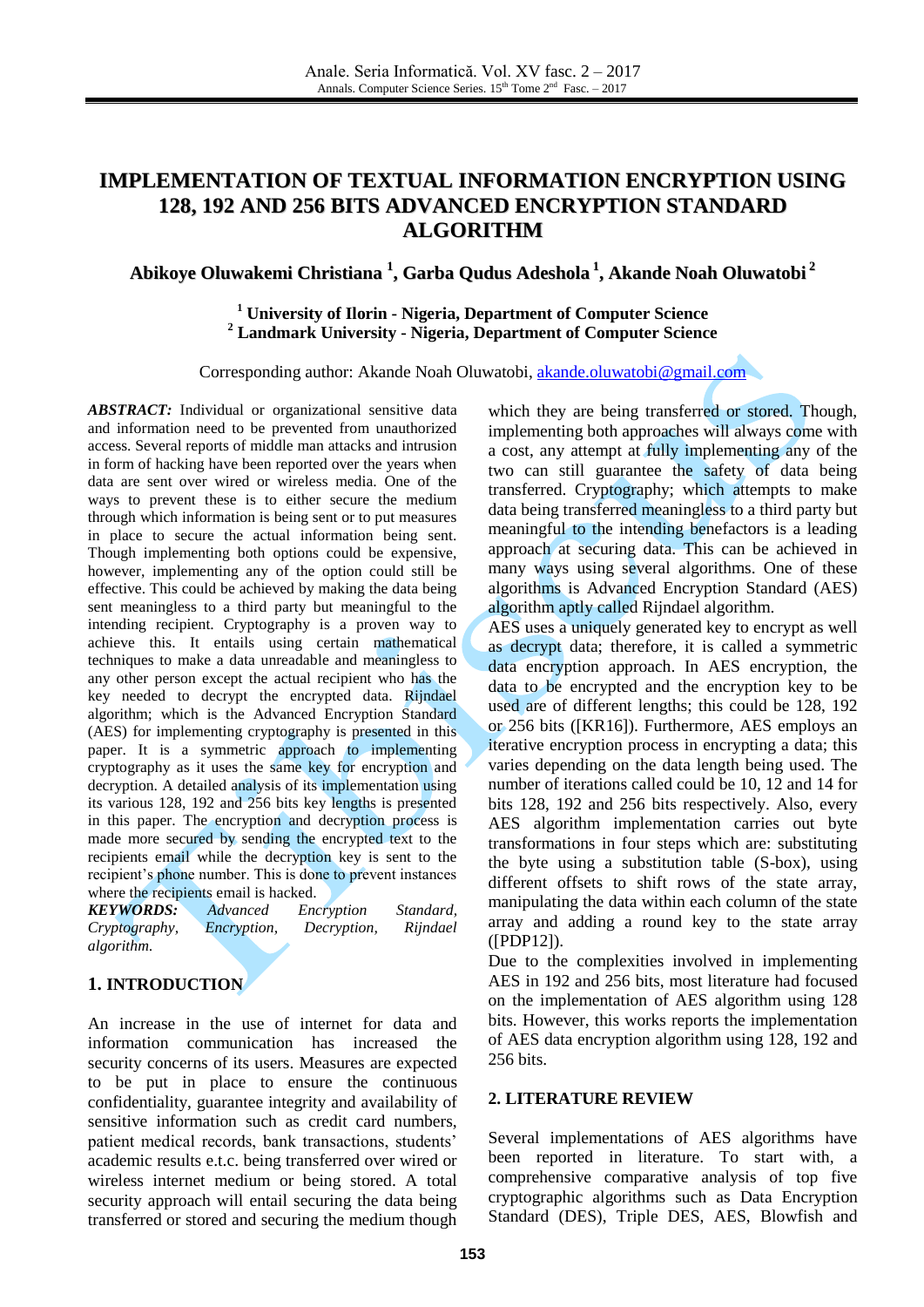Rivest, Shamir and Adelman (RSA) was carried out by ([P+16]). 25KB, 50KB, 1MB, 2MB, 3MB file sizes were used to measure encryption time, decryption time, memory used, avalanche effect and entropy of the cryptographic algorithms considered. Results obtained revealed that RSA requires the highest encryption time while blowfish requires the least encryption time across all the file sizes considered. However, AES achieved a minimal difference in encryption time compared to other algorithms. Furthermore, all the decryption time of all the algorithms increases with time while that of AES seems to be uniform across the entire file sizes. Blowfish algorithm requires the least memory while RSA consumes the highest memory. However, AES and DES require minimum memory size. This evaluation revealed the strength and weaknesses of the encryption algorithms. This further justifies the reason for the wide implementation and acceptance of AES algorithm. Similarly, a comparative analysis of five different 128 bit key length AES implementations was reported by ([FA17]). How cipher key expansion was carried out and how cipher module was executed was varied in these implementations. Result obtained revealed that when AES encryption designs are carried out using parallelism, higher frequency which ultimately results in improved throughput is achieved. With a view to study the encryption and decryption speed of AES algorithm, Smekal, Frolka & Hajny ([SFH16]) implemented AES algorithm in VHSIC Hardware Description Language (VHDL) and was tested on Field Programmable Gate Array (FPGA) network card. When 987MB, 4934MB and 9868MB file sizes were used, encryption time were 5094Mbit/secs, 5173Mbit/secs and 5028Mbits/secs respectively. This showed that file size has an insignificant effect on AES encryption and decryption speed when tested on FPGA.

An attempt to improve the performance of AES algorithm was reported by Abdulazeez & Tahir, ([AT13]). The SubByte and ShiftRow transformations were merged during the encryption process while inverse SubByte and inverse ShiftRow were also merged for the decryption process. VHDL was used for the coding and FPGA was used for the simulation. For the encryption and decryption process, chip resources used were 9% at operating clock frequencies of 382.988MHz and 382.988MHz respectively. This showed that minimal hardware resources were used.

When AES algorithm is implemented on Central Processing Unit (CPU), it is conjectured that vast amount of time is still consumed especially when large data size is involved. However, Graphics Processing Unit (GPU) is known to possess a massive parallel processing power when compared to CPU.

Therefore, AES algorithm was implemented on GPU by Awadallah, Abdelrahman & Fouad ([AAF17]). Its performance was evaluated on Pascal, Kepler and Maxwell GPU architectures with eight different parallel schemes. Result obtained showed that full optimization was achieved with higher input block sizes as the throughput of the proposed method increases as the block size increases. Also, with Maxwell and Pascal GPUs, 128 and 256 thread block size produces the best performance while 512 thread block size achieved the best throughput for Kepler GPU.

In contrary to the widely accepted key size with corresponding key length, Kumar  $\&$  Rana ([KR16]) introduced 32obits key size and conducted 16 iterations for the encryption and decryption process. However, results obtained revealed that when 15, 42, 90, 157, 303, 412Kb file sizes were experimented with; more time was consumed across all the file sizes when compared to the actual AES algorithm. Result obtained also showed that as the file sizes increase, execution time also increases.

256 AES key length was implemented by Nti, Gymfi & Nyarko ([NGN17]). The implementation was evaluated by using wireshark hacking tool to intercept and retrieve the encrypted messages sent over an unsecured network. The tool successfully obtained the sent encrypted file but scrambled letters which were not meaningful were displayed.

Literature reviewed so far have implemented 128bits AES key lengths with the expected 10 iterations, however, literature that have implemented 192 and 256 key lengths are hard to come by. As a result of this, this research focuses on the implementation of 128, 192 and 256 AES key lengths for textual data encryption and decryption.

# **3. RESEARCH METHODOLOGY**

The implementation of 128, 192, 256 AES key length is discussed in this session. As required, 10, 12 and 14 rounds were carried out for the 128, 192, 256 AES key lengths respectively. The AES encryption entails the following:

a) Determining the set of round keys from the cipher key: Round Keys are generated from the Cipher key using AES key schedule. It entails turning the key bits into round keys that can be used by the cipher. AES block and key length determines the number of round Keys to be generated. 128, 192 and 256 bits Key length requires 11, 13 and 15 round keys respectively.

b) Generate a new state array by computing an XOR operation between the plaintext (starting state array) and the initial round key.

c) Performing "N" rounds of state manipulation: This is the major encryption task where states are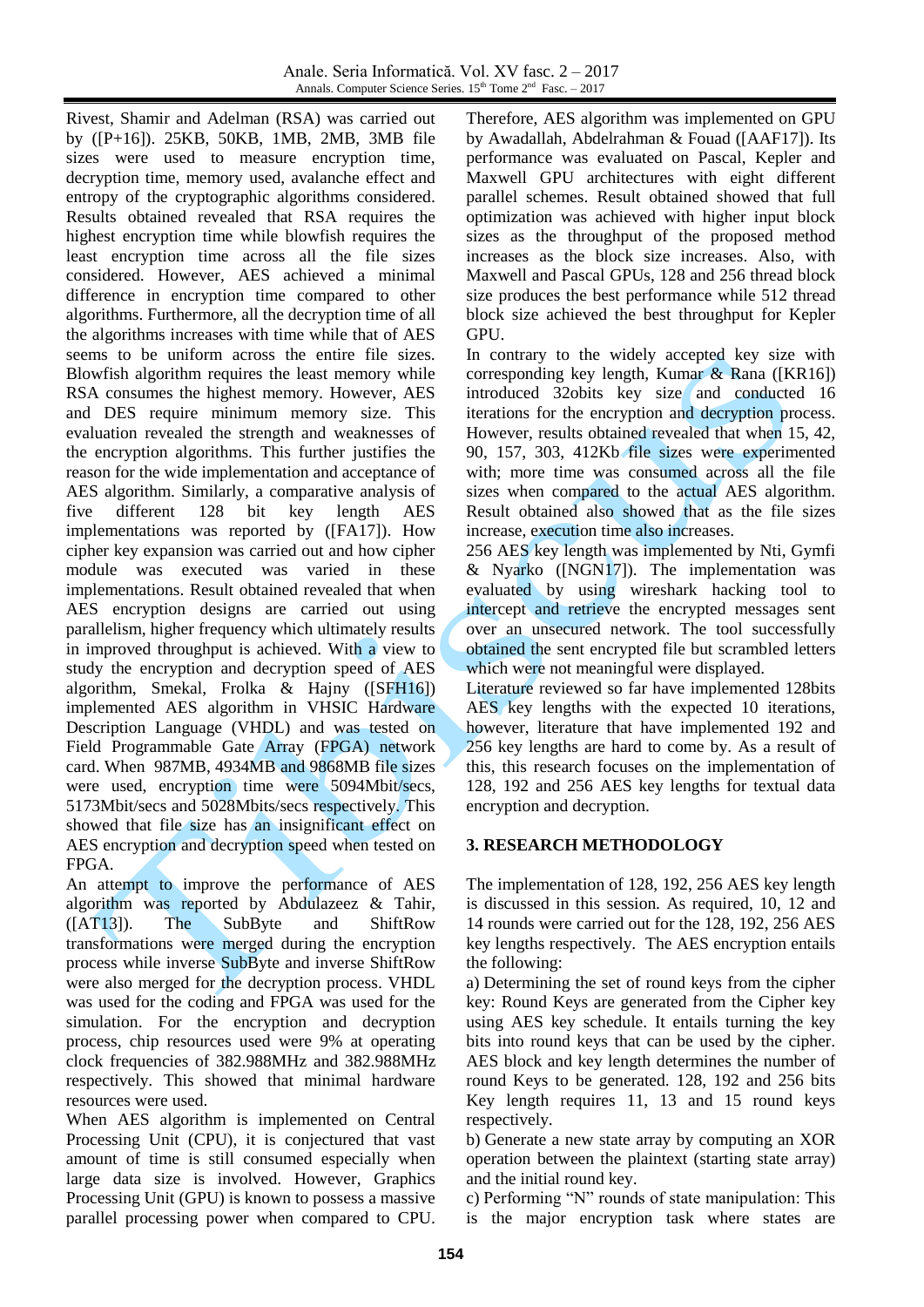manipulated. This consists of four (4) different transformations which are SubByte, ShiftRow, Mix Column and AddRoundKey.

d) Copying the final state array out as the encrypted text.

## **3.1. AES State Transformations**

The following AES state transformations will be carried out:

## **a)Sub Bytes**

This is a non-linear substitution process where each byte in the state is replaced with another as specified in the substitution box called s-box. This entails computing the multiplicative inverse of the byte using Galois field inverse operation  $(2^8)$  and then applying a fixed affine transformation on the data.

#### **b)Shift Row**

This entails computing n-1 left shift operation on the byte alternatingly, where n is the number of row. Row 0 of the byte remain untouched while the first, second and third rows of the byte will be shifted once to the left. With this arrangement, the column of the output byte will contain bytes from each columns of the input state.

#### **c)Mix Columns**

This is a column by column linear transformation of the input byte. Each column of the byte is considered to be a four-term polynomial over the Galois field and is then multiplied by a fixed polynomial  $c(x)$ which is given as  $3x^3 + x^2 + x + 2$ . Such that:

$$
\begin{bmatrix} s'_{0,c} \\ s'_{1,c} \\ s'_{2,c} \\ s'_{3,c} \end{bmatrix} = \begin{bmatrix} 02 & 03 & 01 & 01 \\ 01 & 02 & 03 & 01 \\ 01 & 01 & 02 & 03 \\ 03 & 01 & 01 & 02 \end{bmatrix} \begin{bmatrix} s_{0,c} \\ s_{1,c} \\ s_{2,c} \\ s_{3,c} \end{bmatrix}
$$
  
(0 \le c \le N<sub>b</sub>)

where  $N_b$  is the block size.

The polynomial is multiplied by a fixed polynomial and the result is taken in modulo  $x^4 + 1$ . The fixed polynomial is represented as;  $c(x)$ , where the  $c(x)$  is given as  $3x^3+1x^2+1x+2$ .

## **d)Add Round Key**

For the add round key transformation, bitwise XOR operation is performed between the present state data and the round key. The key selector block is used to choose the round key using the value of the expanded key and the current round.

#### **3.2. The Proposed System Model**

The AES encryption and decryption were carried put using the following Algorithm:

### *3.2.1. AES Encryption Process*

Given:

- Plain text: I Like This Book
- Cipher key: Garba Abdulqudus
- The encryption process will entail the following: a) Generating the round keys
- Step 1: converting the plain text to Hex (128bit): 49, 20, 4C, 69, 6B, 65, 20, 54, 68, 69, 73, 20, 46, 6F, 6F, 6B.
- Step 2: converting the cipher text to Hex (128bits): 47, 61, 72, 62, 61, 20, 41, 62, 64, 75, 6C, 71, 75, 64, 75, 73.
- Step 3: Generating the round key by breaking down the cipher text into words produces:  $W_0 = 47, 61, 72, 62$   $W_2 = 64, 75, 6C, 71$  $W_1 = 61, 20, 41, 62$   $W_3 = 75, 64, 75, 73$  Then left shift row operation is performed on  $W_3$  to produce a temporary word G (W<sub>3</sub>): 64, 75, 73, 75
- Step 4: Performing byte substitution of  $G(W_3)$  using S-box produces 43, 9D, 8F, 9D
- Step 5: Add round constant (Rcon1) to  $G(W_3)$  for the first round i.e. 01, 00, 00, 00. This produces new word NG  $(W_3)$ : 42, 9D, 8F, 9D.
- Step 6: compute XOR of NG  $(W_3)$  and  $W_0$  to produce new byte W<sub>4</sub> i.e. 42, 9D, 8F, 9D  $\bigoplus$  47, 61, 72, 62. This produces 05, FC, FD, FF
- Step 6: compute XOR of  $W_4$  and  $W_1$  to produce new byte  $W_5$  i.e. 05, FC, FD, FF  $\bigoplus$  61, 20, 41, 62. This produces 64, DC, BC, 9D
- Step 7: compute XOR of  $W_5$  and  $W_1$  to produce new byte  $W_6$  i.e. 64, DC, BC, 9D  $\oplus$  64, 75, 6C, 71. This produces 00, A9, D0, EC.
- Step 8: compute XOR of  $W_6$  and  $W_1$  to produce new byte  $W_7$  i.e. 00, A9, D0, EC  $\bigoplus$  75, 64, 75, 73. This produces 75, CD, A5, 9F.
- Step 9: merge bytes  $W_4$ ,  $W_5$ ,  $W_6$ , and  $W_7$  together to produce the round key (RKey1) for first iteration.
- $RKey1 = 05$ , FC, FD, FF, 64, DC, BC, 9D, 00, A9, D0, EC, 75, CD, A5, 9F.

This could be converted to a matrix form, such that Rkey1 becomes:

|  | $\begin{pmatrix} 05 & 64 & 00 & 75 \\ FC & DC & A9 & CD \\ FD & BC & D0 & A5 \\ FF & 9D & EC & 9F \end{pmatrix}$ |
|--|------------------------------------------------------------------------------------------------------------------|
|  |                                                                                                                  |
|  |                                                                                                                  |
|  |                                                                                                                  |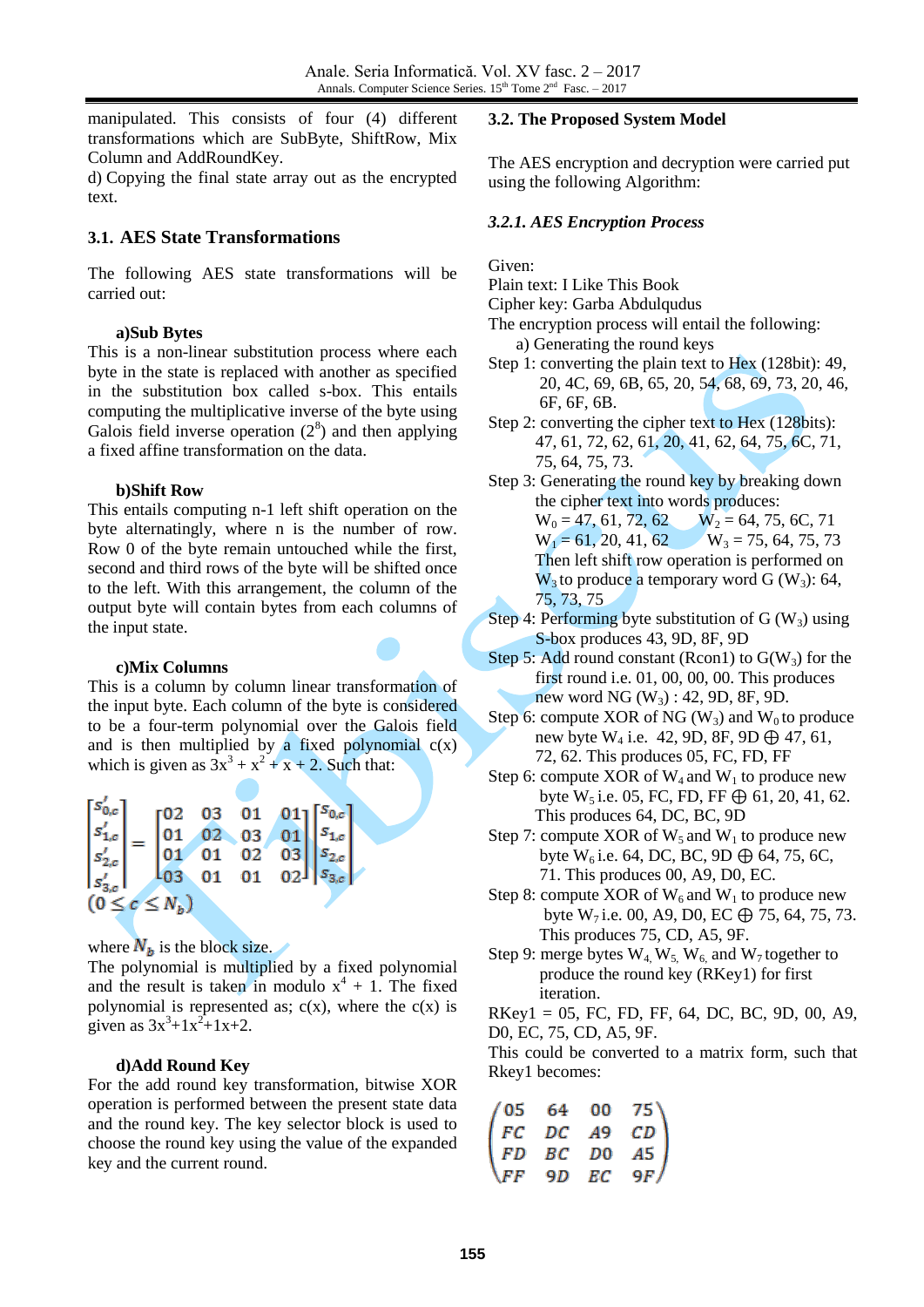Repeating steps 3 to 9 for the 10 rounds required by 128bits key length produces the following round keys:

Rkey2: BA, FA, 26, 62, DE, 26, 9A, FF, DE, 8F, 4A, 13, AB, 42, EF, 8C

Rkey3: 92, 25, 42, 00, 4C, 03, D8, FF, 92, 8C, 92, EC, 39, CE, 7D, 60

Rkey4: 11, DA, 92, 12, 5D, D9, 4A, ED, CF, 55, D8, 01, F6, 9B, A5, 61

RKey5: 15, DC, 7D, 50, 48, 05, 37, BD, 87, 50, EF, BC, 71, CB, 4A, DD

RKey6: 2A, OA, BC, F3, 62, OF, 8B, 4E, E5, 5F, 64, F2, 94, 94, 2E, 2F

RKey7: 48, 3B, A9, D1, 2A, 34, 80, 9F, CF, 6B, E4, 6D, 5B, FF, CA, 42

RKey8: DE, 4F, 85, E8, F4, 7B, 05, 77, 3B, 10, E1, 1A, 60, EF, 2B, 58

RKey9: 1A, BE, EF, 38, EE, C5, EA, 4F, D5, D5, 0B, 55, B5, 3A, 20, 0D

RKey10: AC, 09, 38, CD, 42, CC, D2, 82, 97, 19, D9, D7, 22, 23, F9, DA

b) Compute a new state array by performing XOR operation between the initial cipher key in step 2 and the plain text in step 1.

|  |  | $\begin{pmatrix} 49 & 6B & 68 & 42 \\ 20 & 65 & 69 & 6F \\ 4C & 20 & 73 & 6F \\ 69 & 54 & 20 & 6B \end{pmatrix} \oplus \begin{pmatrix} 47 & 61 & 64 & 75 \\ 61 & 20 & 75 & 64 \\ 72 & 41 & 6C & 75 \\ 62 & 62 & 71 & 73 \end{pmatrix} =$ |  |  |  |
|--|--|------------------------------------------------------------------------------------------------------------------------------------------------------------------------------------------------------------------------------------------|--|--|--|
|  |  |                                                                                                                                                                                                                                          |  |  |  |
|  |  | $\begin{pmatrix} 0E & 0A & 0C & 37 \end{pmatrix}$                                                                                                                                                                                        |  |  |  |
|  |  | $\begin{pmatrix} 41 & 45 & 1C & 0B \end{pmatrix}$                                                                                                                                                                                        |  |  |  |
|  |  | $3E$ 61 1F 1A                                                                                                                                                                                                                            |  |  |  |
|  |  | $\begin{bmatrix} 0 & 36 & 51 & 18 \end{bmatrix}$                                                                                                                                                                                         |  |  |  |
|  |  |                                                                                                                                                                                                                                          |  |  |  |

Using the new state array, state manipulations in 10 rounds will be computed as required for AES 128key lengths. This will also involve sub byte, shift row, mix column, and add round key process. ROUND 1

Step 1: using the sub byte of the new state array, substitute its entries with corresponding entries in the AES S-box. This produces:

|  | $\begin{pmatrix} AB & 67 & 6F & 9A \\ 83 & 6E & 2C & 2B \\ B2 & EF & C0 & A2 \\ 2B & 05 & D1 & AD \end{pmatrix}$ |
|--|------------------------------------------------------------------------------------------------------------------|
|  |                                                                                                                  |

Step 2: Perform 0, 1, 2, 3 bytes left shift row operation on the sub byte in step1. This produces:

|  | $\begin{pmatrix} AB & 67 & 6F & 9A \ 6E & 2C & 2B & 83 \ CD & A2 & B2 & EF \ AD & 2B & 05 & D1 \end{pmatrix}$ |
|--|---------------------------------------------------------------------------------------------------------------|
|  |                                                                                                               |
|  |                                                                                                               |

Step 3: perform a mix column matrix by multiplying state array in step 2 by a fixed matrix

|  |  | $\begin{pmatrix} 02 & 03 & 01 & 01 \\ 01 & 02 & 03 & 01 \\ 01 & 01 & 02 & 03 \end{pmatrix}$ |
|--|--|---------------------------------------------------------------------------------------------|
|  |  | $\begin{pmatrix} 03 & 01 & 01 & 02 \end{pmatrix}$                                           |

specified in the AES encryption process. This produces a new state matrix:

|  | $\begin{pmatrix} 92 & 32 & 14 & 8F \\ 80 & E8 & F1 & 7C \\ B3 & 69 & 36 & 74 \\ 09 & 70 & 32 & A0 \end{pmatrix}$ |
|--|------------------------------------------------------------------------------------------------------------------|

Step 4: perform add round key operation by XORing the round key for iteration  $1$  i.e. RKey1 with the new state matrix produced in step 3. i.e.

| 92             | 32 | 14             | 8F              |             |
|----------------|----|----------------|-----------------|-------------|
| 80             | E8 | F1             | 7C              | $\bigoplus$ |
| B <sub>3</sub> | 69 | 36             | 74              |             |
| 09             | 70 | 32             | $\overline{A}0$ |             |
| 05             | 64 | 00             | 75              |             |
| FC             | DC | A <sub>9</sub> | CD              |             |
| FD             | BC | D <sub>0</sub> | A5              |             |
| FF             | 9D | ЕC             | 9F              |             |
|                |    |                |                 |             |

this produces a new state matrix:

|  | $(97 \t 56 \t 14 \t FA)$<br>$7C \t 35 \t 58 \t B1$<br>$4E \t D5 \t E6 \t D1$<br>$\sqrt{6} \t ED \t DE \t 3F$ |
|--|--------------------------------------------------------------------------------------------------------------|
|  |                                                                                                              |
|  |                                                                                                              |

Step 5: repeat steps 1-4 to generate the new state matrix for the remaining 9 iterations.

The matrices generated are:

- Round 2: EB, B9, A0, 13, 65, 43, FA, E7, C8, 3A, F9, 4B, DF, 57, F3, DF.
- Round 3: 72, D6, CF, 6A, 3D, 3F, 88, 5F, C0, 7D, 5D, 47, 90, 3C, 2D, 39.
- Round 4: 40, B7, 09, CF, D3, 6A, 3F, A7, C3, 68, CC, 30, 73, FB, 5B, 58
- Round 5: 88, CE, BD, 9D, F8, 28, B3, 64, 97, 3F, 28, 78, E5, 96, 8E, 83.
- Round 6: FB,75,68,C2,38,F1,6F,5D,7C,21,4D,1D, 6A,4B,6B,C8.
- Round 7: 58,9B,F9,4B,62,76,EB,5E,28,85,19,33,EF, 9B, E9,22.
- Round 8: 05, A1, CB, 87, B4, 75, CA, 66, AE, E4, 00, 7B, D3, FB, 77, 42.

Round 9: 3F, 7D, AB, 3A, B6, 89, C6, 71, EB, 3D, 8B, 14, 7A, 85, 7F, A3.

Round 10:D9,AE,05,C7,0C,EB,00,02,7E,8E,BB,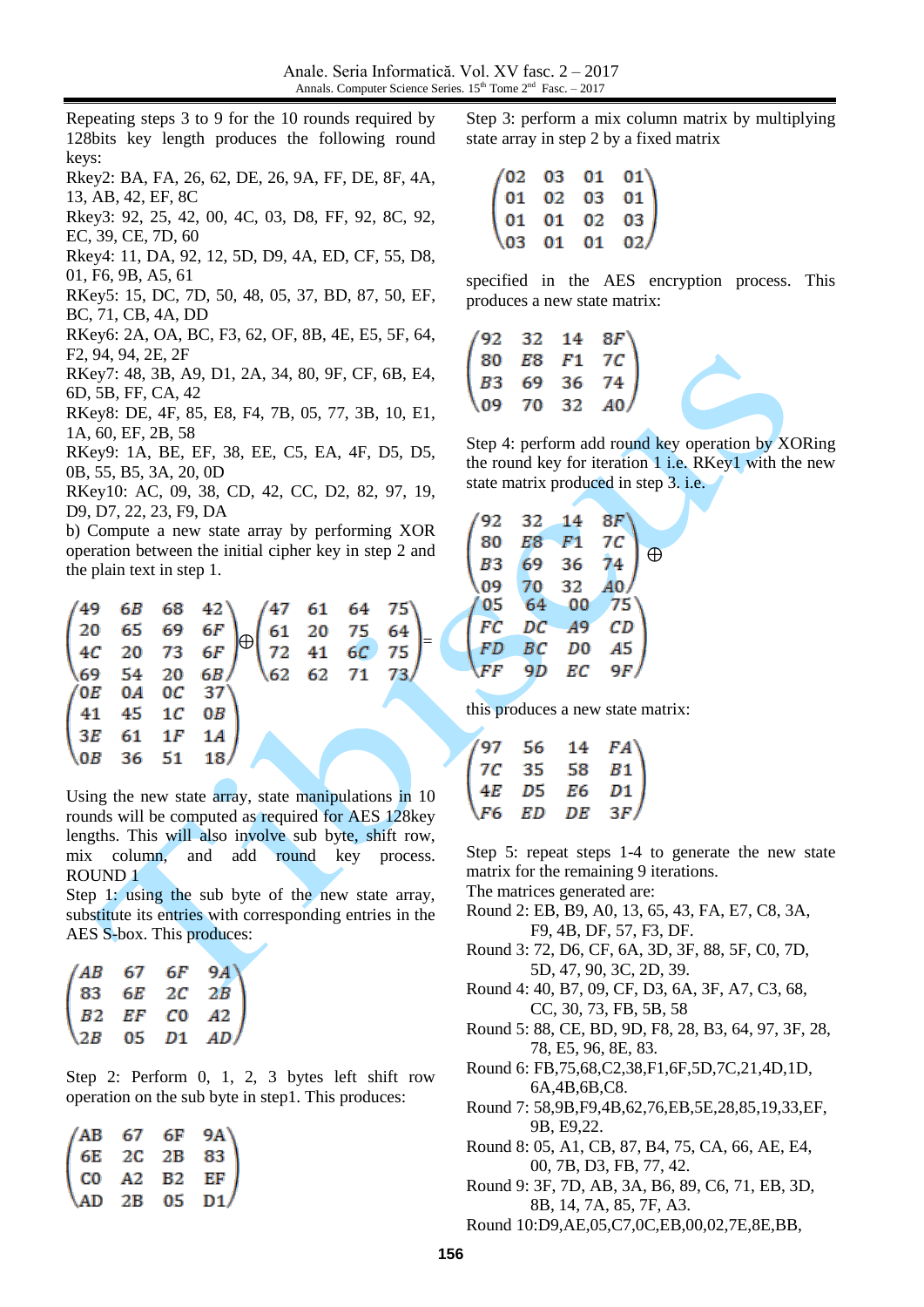#### 74,F8,DC,66,20.

Results obtained at round 10 is the required cipher text for the plain text "I Like This Book".

For the 192 and 256bits, the following algorithm as used in 128 bits was implemented:

- i. Convert the plain text to Hex (192 bits or 256 bits depending on the key length)
- ii. Convert the cipher text to Hex (192 bits or 256 bits depending on the key length)
- iii. Generate round keys by breaking down the converted cipher text into words
- iv. Perform left shift row operation on the rightmost word generated in (iii) so that rows 1,2,3,4 are shifted by 0,1,2,3 bytes respectively.
- v. Performing byte substitution of the word generated in (iv) using S-box
- vi. Add the round constant of the current iteration n to the word generated in (v) to produce a new word
- vii. Compute XOR of the new word in (vi) with the remaining word bytes in (iii)
- viii.Repeat steps (vi) to (vii) till the last word in (iii) has be XORed
- ix. Merge the words generated in (viii) together to produce the round key (RKey1) for the first iteration.
- x. Compute a new state array by performing XOR operation between the initial cipher key in (ii) and the plain text in (i).
- xi. Using the sub byte of the new state array in  $(x)$ , substitute its entries with corresponding entries in the AE S S-box.
- xii. Compute a left shift of the rows in the modified states produced in (xi) cyclically so that rows 1,2,3,4 are shifted by 0,1,2,3 bytes respectively.
- xiii. Perform a mix column matrix by multiplying shifted array by a fixed matrix

| (02 03 01 01)                                |          |           |
|----------------------------------------------|----------|-----------|
|                                              | 01 02 03 | 01 l      |
| $01 \t 01 \t 02$                             |          | $03 \mid$ |
| $\begin{pmatrix} 03 & 01 & 01 \end{pmatrix}$ |          | 02/       |

- xiv. Perform add round key operation by XORing the round key iteration n with the new state matrix produced in the previous iteration n-1
- xv. Steps (xiii) to (xiv) are repeated 9, 11 more times As required for 192 and 256 key lengths respectively.
- xvi.The result of the last iteration is the cipher text of the input plain text

## *3.2.2. AES Decryption Process*

The decryption process is a reverse of the encryption process discussed above. The encrypted messages when decrypted are expected to produce the same text as the ones encrypted. The decryption algorithm for each bit key length uses the same round number, round key and performs all the round transformations similar to the encryption algorithm but in opposite way using inverse function of each transformation (InvSubByte, InvShiftRows, InvMixColumn) by reversing all the steps taken in the encryption. XOR Round key doesn't take an inverse function here because XORing twice gives the original value. InvSubByte works the same way as SubBytes but uses a different table that returns the original value. InvShiftRows involves rotating left instead of right and the InvMixColumn uses a different constant matrix to multiply the columns.

The steps involved in the decryption algorithm are as follows:

- i. Examine the cipher text and divide it into a group of 4 bytes.
- ii. Process each of the bytes of the cipher text in n rounds where n can be 10, 12, 14 depending on the selected bit key length
- iii. The cipher text is XORed with the initial round key "n" to produce a new state
- iv. Perform left row shift on the new state generated in (iii) where rows  $1,2,3,4$  are shifted by  $0,1,2,3$ bytes respectively.
- v. Substitute each single byte in the state matrix produced in (iv) by the inverse value of the Sbox.
- vi. XOR the result in step (v) with the current round key to generate a new state.
- vii. Perform an inverse mix column matrix multiplication on the new state produced in (vi)
- viii. Substitute each single byte in the state produced in (vii) with corresponding inverse value in the Sbox.
- ix. Steps iii to vii are repeated 7, 9, 11 more times depending the key selected using the output of the preceding round.
- x. A final round which involves XORing the round key 0 with the last output in (ix).
- xi. The output in (x) is the original plain text that was encrypted.

# **4. RESULTS AND DISCUSSION**

The AES 128, 192 and 256 encryption and decryption algorithms discussed in section 3 were implemented using Java programming language on Netbeans Integrated Development Environment (IDE) 7.0. The Netbeans IDE was run on a windows 8.0 operating system with 2.0GHz processor and 2GB RAM.

As illustrated in Figure 1, users are expected to enter a plain text to be encrypted inside the text box then provide receiver's email address and phone number. The preferred encryption key length is expected to be selected after which the generate new key button is expected to be clicked to generate an encryption key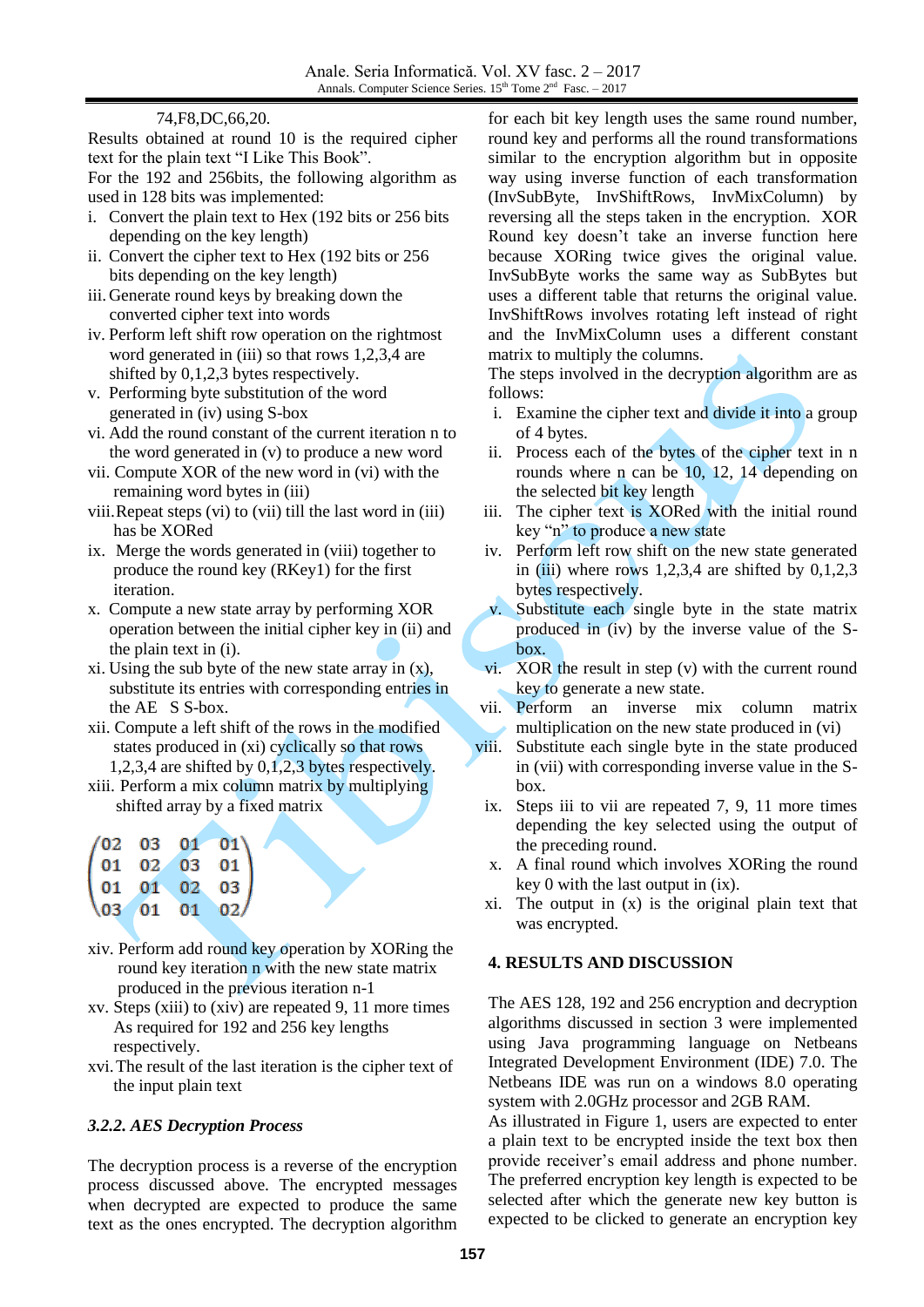that will be sent to the receiver's phone number while the encrypted message will be sent to the receiver's email address.

| 图                                                                       | $\times$<br>□                                 |
|-------------------------------------------------------------------------|-----------------------------------------------|
| <b>AES ENCRYPTION</b>                                                   |                                               |
| <b>Encrypted message (Hex Form):</b>                                    |                                               |
| Account Login Details:<br>▲<br>Username: adegoroye<br>Password:eniafe82 | Clear                                         |
| ٠                                                                       | <b>Back</b>                                   |
| <b>Enter Receiver Email</b>                                             |                                               |
| akande.noah@Imu.edu.ng<br>į                                             | 192 bit keylength<br>$\overline{\phantom{a}}$ |
| <b>Enter Receiver Phone Number</b>                                      |                                               |
| $\hat{\overline{\cdot}}$<br>08030828384                                 | <b>Generate new key</b>                       |
|                                                                         | <b>Enter key</b>                              |
|                                                                         |                                               |
|                                                                         | <b>Encrypt and Send</b>                       |

**Figure 1: Encryption Interface**

Figure 2 shows the encrypted message that will be sent to the receiver's email address while the encrpted key will be sent to the receiver's phone number.

| 島                                                                                                                                          | ▬                                            | × |
|--------------------------------------------------------------------------------------------------------------------------------------------|----------------------------------------------|---|
| <b>AES ENCRYPTION</b>                                                                                                                      |                                              |   |
| <b>Encrypted message (Hex Form):</b>                                                                                                       |                                              |   |
| FAF5C12521593C437436933A58F862FE3428795C9E3A81 -<br>0E9E44D0F9F53E32F243D833A56020DAAAEA5FDAC1C1<br>A6FE80E36CD4D07EE0BE8B51B74946BC4895F6 | <b>Clear</b>                                 |   |
| $\overline{\phantom{a}}$                                                                                                                   | <b>Back</b>                                  |   |
| <b>Enter Receiver Email</b>                                                                                                                |                                              |   |
| akande.noah@Imu.edu.ng                                                                                                                     | 192 bit keylength<br>$\overline{\mathbf{v}}$ |   |
| <b>Enter Receiver Phone Number</b>                                                                                                         |                                              |   |
| $\blacktriangle$<br>08030828384<br>$\overline{\phantom{0}}$                                                                                | Generate new key                             |   |
|                                                                                                                                            | <b>Enter key</b>                             |   |
|                                                                                                                                            |                                              |   |
|                                                                                                                                            | <b>Encrypt and Send</b>                      |   |

**Figure 2: Encryption Interface Showing the Encrypted Message**

For the decryption process, the receiver is expected to paste the encrypted message received through the email inside the decryption textbox while the decryption key is expected to be provided as shown in Figure 3 in order to decrypt the encrypted message as shown in Figure 4.

| 国                                              | $\boldsymbol{\times}$<br>▭                   |
|------------------------------------------------|----------------------------------------------|
| <b>DECRYPTION</b>                              |                                              |
|                                                |                                              |
| Enter your message for decryption              |                                              |
| EE31928D5718CC0B34E755F58B3C07DC780AFB00C3E739 |                                              |
|                                                | Enter key<br>******************************* |
|                                                | <b>Decrypt</b>                               |
|                                                | <b>Back</b>                                  |
| ⊩<br>◂                                         |                                              |
|                                                |                                              |
|                                                |                                              |
|                                                |                                              |

**Figure 3: Decryption Interface**

| 国                                                    | ▭<br>$\times$                    |
|------------------------------------------------------|----------------------------------|
| <b>DECRYPTION</b>                                    |                                  |
|                                                      |                                  |
|                                                      |                                  |
| Enter your message for decryption                    |                                  |
| <b>Account Details:</b><br>Username: adegoroye       |                                  |
| Password: enjafe82                                   | Enter key                        |
|                                                      | ******************************** |
|                                                      |                                  |
|                                                      | <b>Decrypt</b>                   |
|                                                      | <b>Back</b>                      |
|                                                      |                                  |
|                                                      |                                  |
|                                                      |                                  |
|                                                      |                                  |
|                                                      |                                  |
|                                                      |                                  |
|                                                      |                                  |
| Figure 4: Decremise Interface Showing the Decreminal |                                  |

**Figure 4: Decryption Interface Showing the Decrypted Message**

With this, middle man atack has been prevented and the message has been secured. Should an intruder gain access to the reciever's email account, the encryption key which doubles as the decryption key that was sent to the reciever's phone will be needed to decrypt the encrypted message. The only way through which this process could be undermined is when an intruder gain access to both the receiver's email and phone. Depending on the interest of the sender, any of the AES key lengths can be used to encrypt the message i.e. the message can be encrypted using 128, 192, 256 AES key lengths.

## **5. CONCLUSION AND FUTURE WORK**

AES encryption process using 128, 192 and 256 key lengths has been implemented. Results obtained have